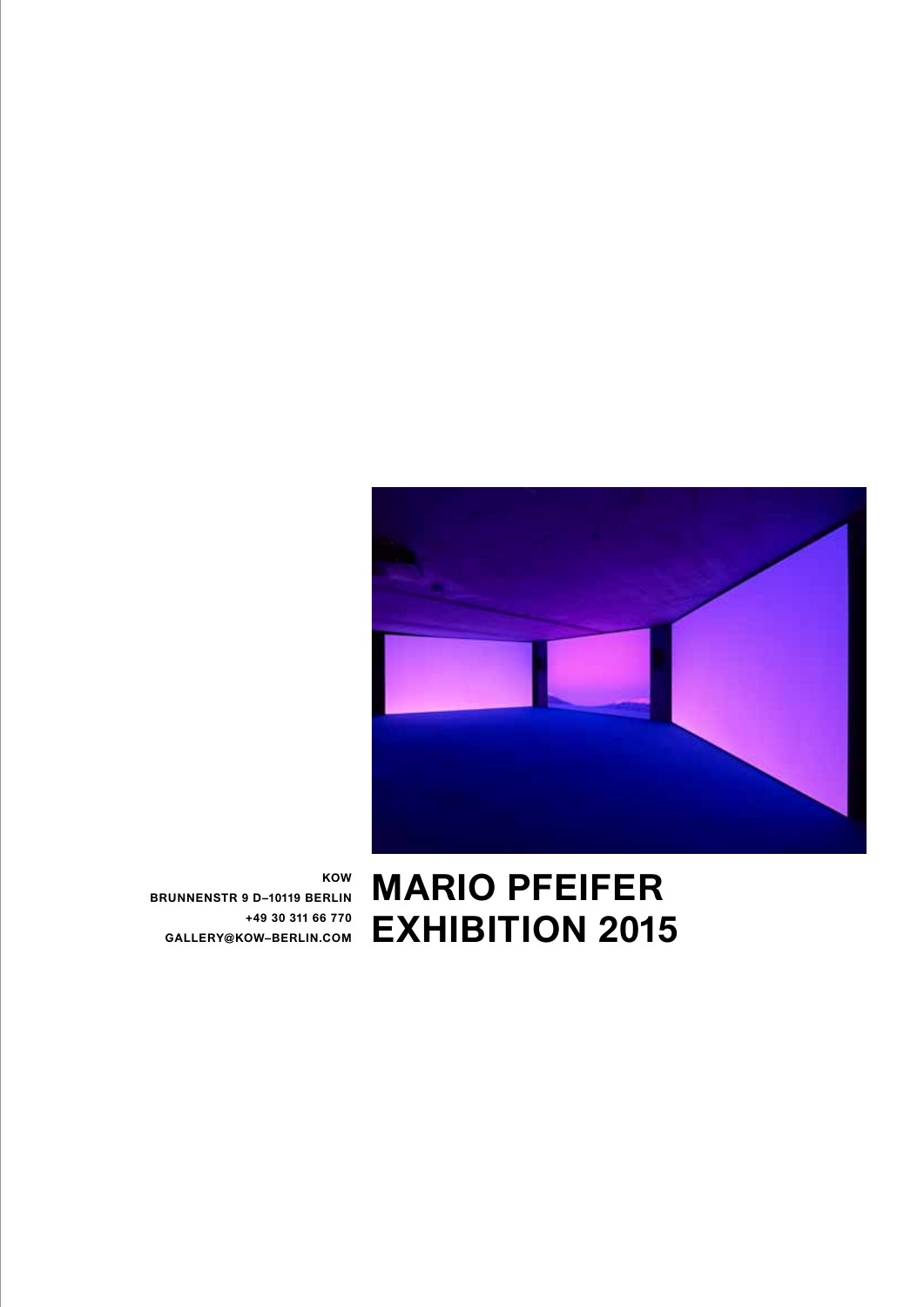Approximation in the digital age to a humanity condemned to disappear, 2014 / 2015

4K Cinema 3-channel-installation, color, surround sound, 26 min

Exhibition views KOW, Berlin, 2015

Techno music plays at the far end of the earth. Squid gyrate to a strobe light, the crab industry runs like clockwork, and real men earn their peers' respect when their fish traps are full. The sunrise is as breathtaking in Patagonia as it is in the Panoramabar in Berlin's Berghain nightclub. Using luscious colors, rousing rhythms, and meticulously paced cuts and transitions, Mario Pfeifer's Approximation, a three-channel video installation, caters to contemporary aesthetic preferences with brilliant images shot using high-resolution 4K technology. The footage was captured at the outer margin of the inhabited earth, a place where people sometimes fall over the edge and disappear. This time it is Tierra del Fuego's natives who may or may not still exist. Pfeifer captured them on camera – or did he? What the three projections in KOW's basement gallery show is not a documentary, but a way of seeing. The exhibition presents a new perspective on one of the planet's most ancient and remote indigenous people: the Yaghan, who are in the process of dying out.

Formerly aquatic nomads, the Yaghan first settled the southernmost tip of South America thousands of years ago; most of them now live in Villa Ukika, a housing project set up by the military near Puerto Williams on the island of Shunuko in 1954. Not much is left of their culture. Decades ago, the Chilean government brought them churches, schools, wage labor, and an ethnological museum to make sure they understood how they would henceforth live their lives. Scores of international teams of anthropologists have been visiting to take final photographs of the remaining Yaghan, record their voices, and take DNA samples. They trace the image of a culture that has held still for the cameras as long it has been frozen in time. And the Yaghan play along. They make a livelihood of being holdovers from the past. The present? Development? No, nothing. Defying this rearview-mirror mentality in Cape Horn's backyard, Mario Pfeifer has painted the portrait of an indigenous community in the here and now: it is disappearing not on the periphery but in the very center of the world, where global colonialism and capitalism swallow it up.

Pfeifer worked on site for four months, adopting a participant observer's perspective to film the indigenous people as they live today. In stupendous and sometimes hypnotizing images, he has created an aesthetic model that runs counter to the conventional templates of anthropological and documentary representation. Pfeifer's exploration – in the language of mathematics, to "approximate" is to forego exact solutions in favor of useful results – is an anti-representational project that blows ancient dust off the Yaghan's shoulders. Approximation yields episodic cross-sections of their living conditions today, accompanied by a techno soundtrack that smooths their transition into audiovisual immateriality. The fish cannery and the nightclub, everyday life and nature: everything is uploaded into the global culture industry's data streams, where it must seem as strange to international audiences as to the natives themselves. Pfeifer transposes local culture into a new register, releasing it from the antiquated hardened image of a community disfigured by its submission at the hands of modern civilization, and lending it a contemporary face.

Pfeifer showed the members of the world's southernmost people digital copies of photographs of their forebears taken by the German missionary and anthropologist Martin Gusinde around 1920; pictures they had never seen on an electronic device before. The video shows them swiping and zooming through the images on an iPad, identifying relatives and reconstructing lineages that dissolve in the soundtrack's rhythms. The New York-based musician Kamran Sadeghi also used the Yaghan's elegiac dirges, which Gusinde recorded in 1923 for his digital compositions. Pfeifer's Approximation is based on research and collaborations with various partners in Chile, Germany, and the United States. A book documenting the project will be published by Sternberg Press in 2015. An editioned album of Sadeghi's music will be released during the exhibition's opening. Approximation will be presented concurrently in the German Competition section at the International Short Film Festival Oberhausen. Pfeifer was born in 1981 in Dresden, and lives and works in Berlin and New York.



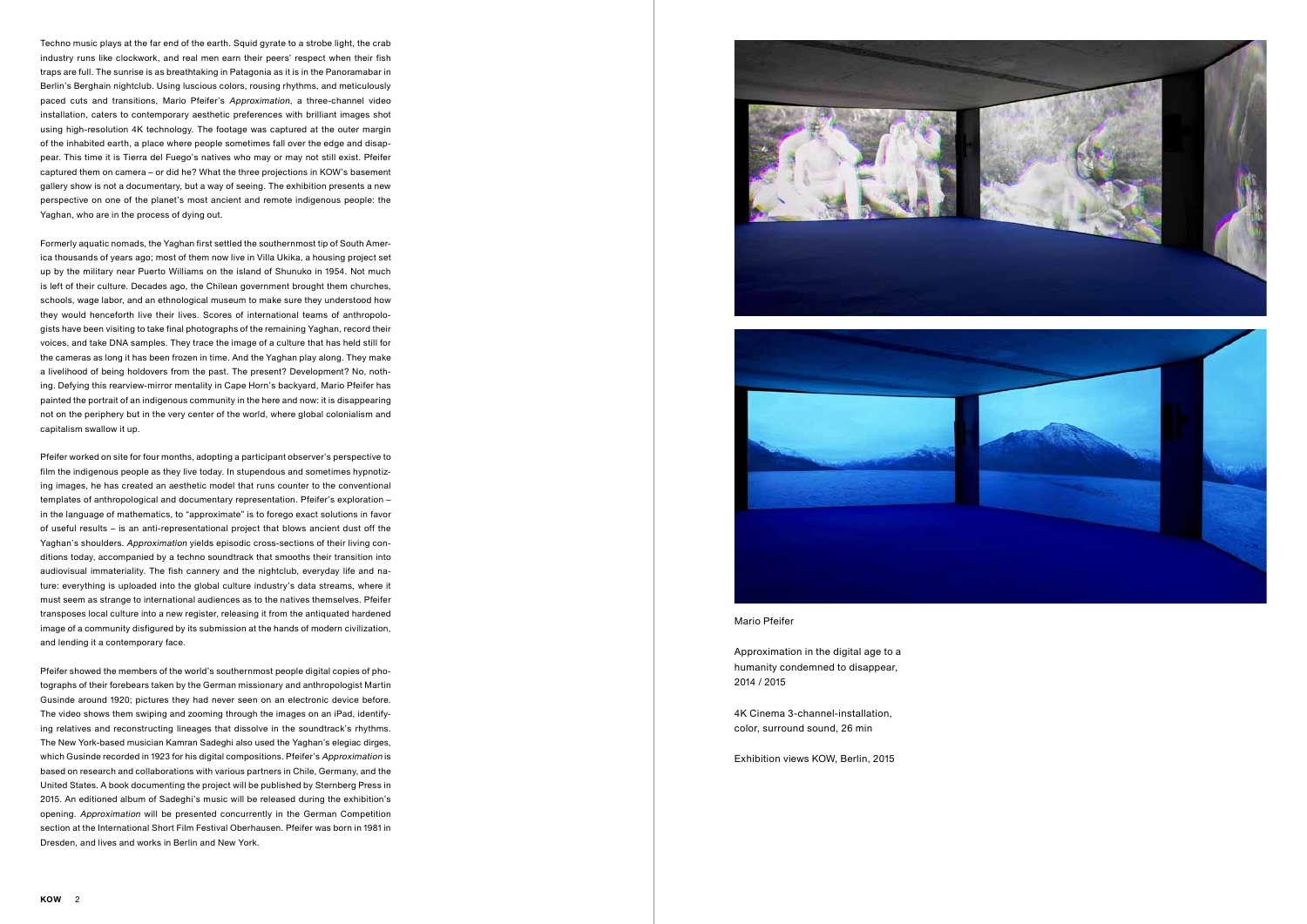

Approximation in the digital age to a humanity condemned to disappear, 2014 / 2015

4K Cinema 3-channel-installation, color, surround sound, 26 min (Video Stills)





## Mario Pfeifer

Approximation in the digital age to a humanity condemned to disappear, 2014 / 2015

4K Cinema 3-channel-installation, color, surround sound, 26 min

Exhibition views, KOW, Berlin, 2015



## **APPROXIMATION**

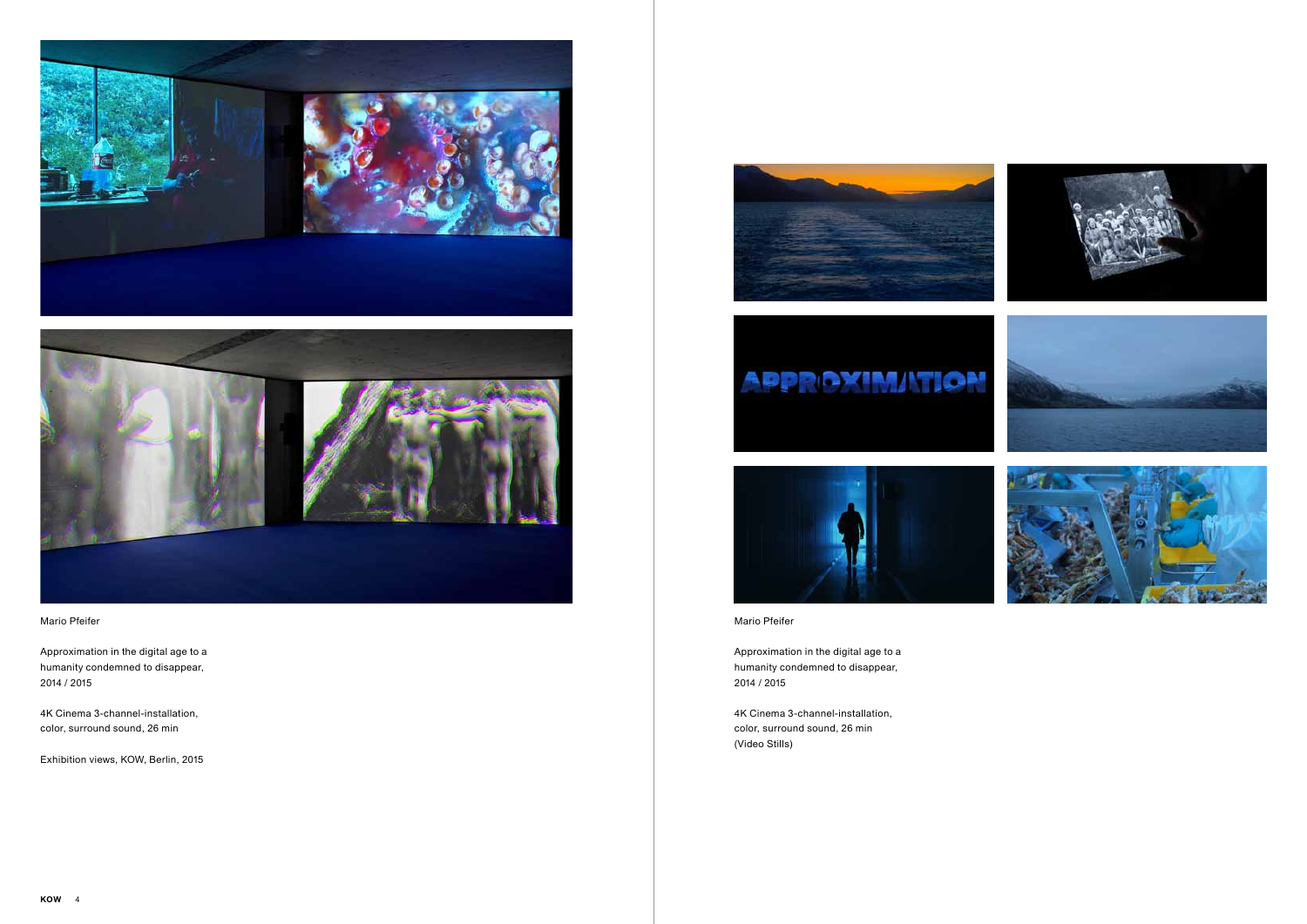















Approximation in the digital age to a humanity condemned to disappear, 2014 / 2015

4K Cinema 3-channel-installation, color, surround sound, 26 min (Video Stills)







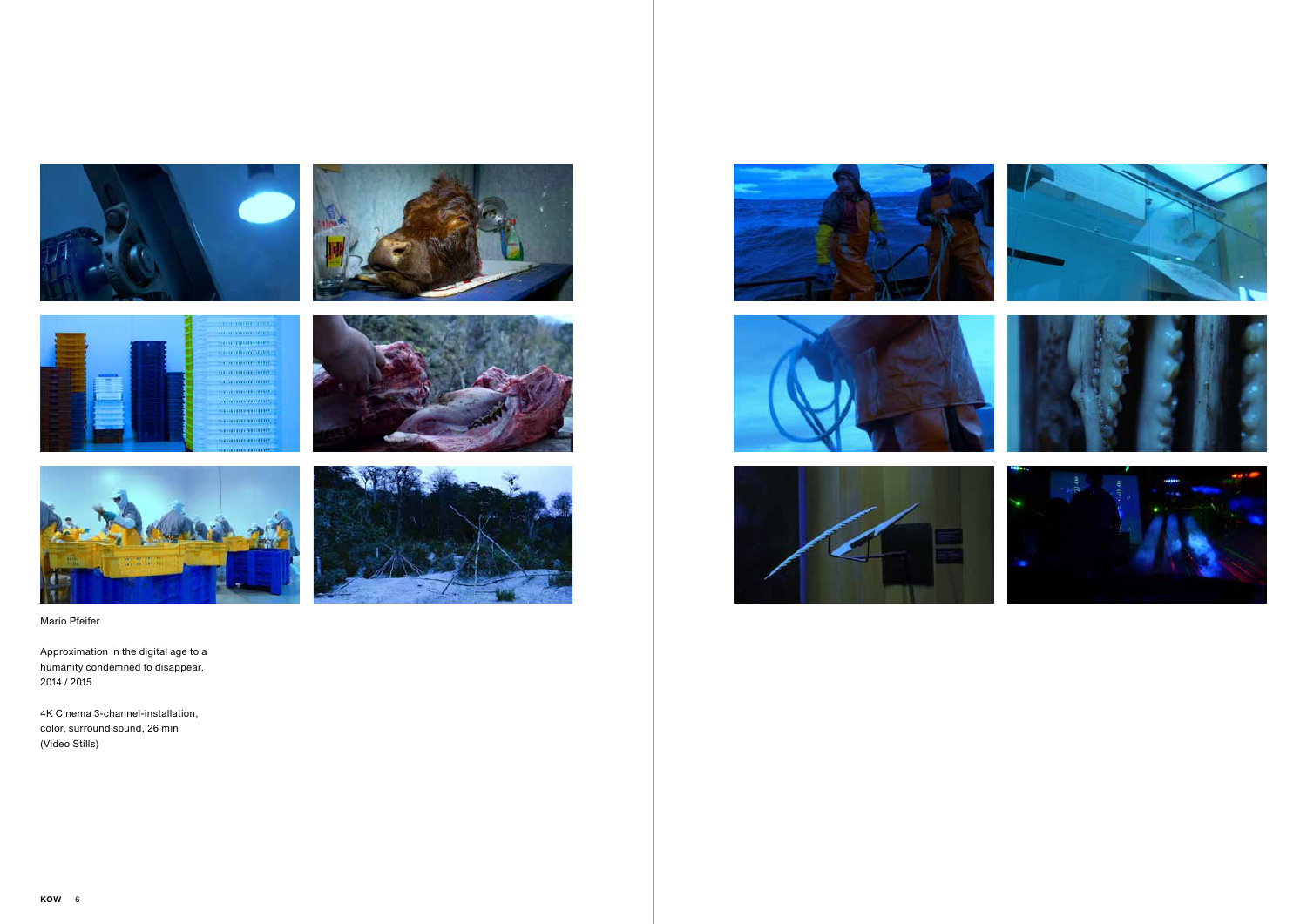



Approximation in the digital age to a humanity condemned to disappear, 2014 / 2015

4K Cinema 3-channel-installation, color, surround sound, 26 min

Exhibition views KOW, Berlin, 2015

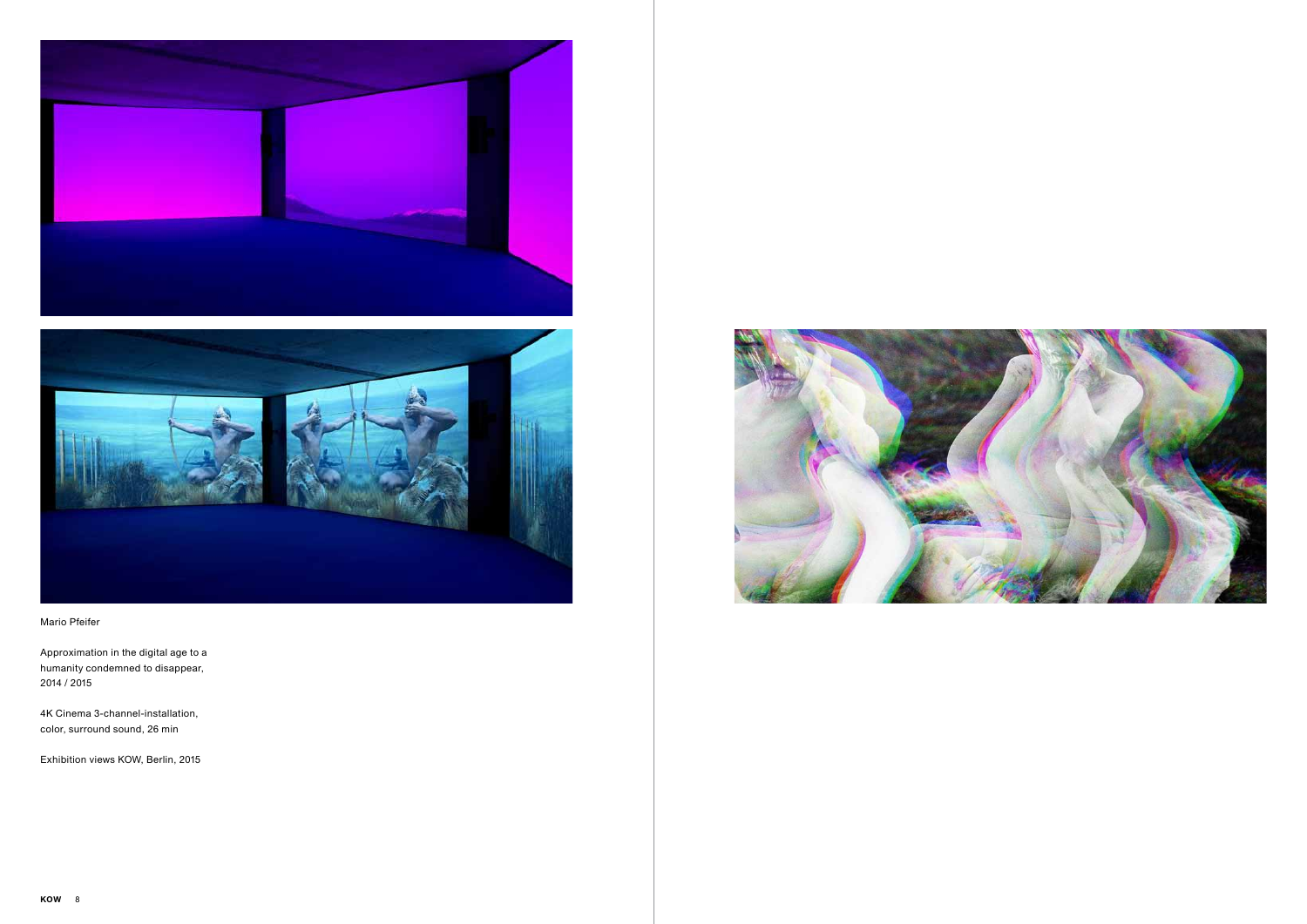

Approximation - LP Vinyl Edition

Musical score written and produced by Kamran Sadeghi, commissioned by Mario Pfeifer for the multichannel video installation Approximation in the digital age for a humanity condemned to disappear.

Artwork by Markus Weisbeck, photographs and video stills by Mario Pfeifer.